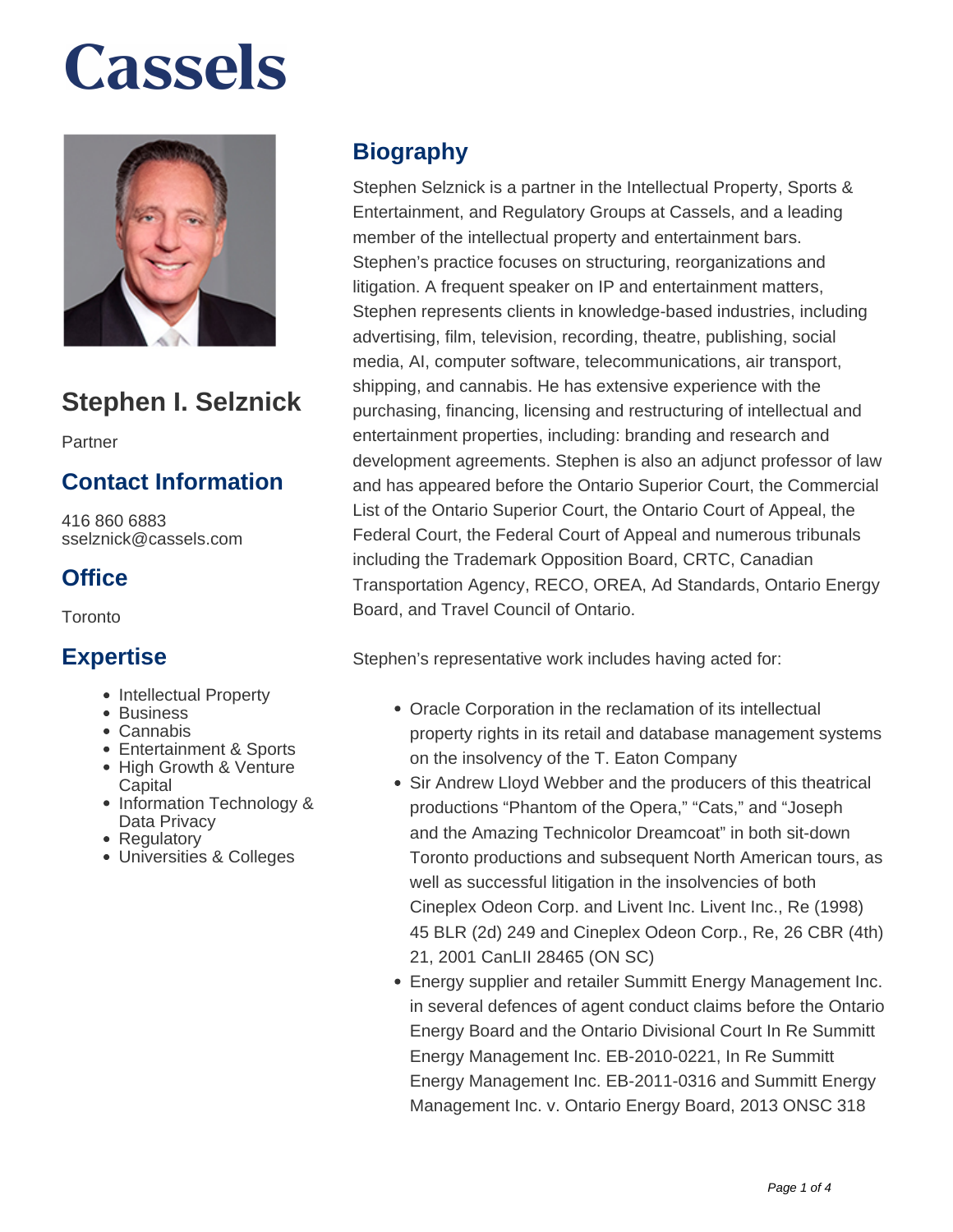(Ontario Div Court) (CanLII)

- Air Miles International Trading BV and LoyaltyOne, Co. in over 120 successful proceedings before the Trademark Opposition Board, the Federal Court, Federal Court of Appeal and Ontario Superior Court involving third party infringement use of the AIR MILES trademark
- Warner Home Video and its related entities in the negotiation, conclusion and securitization of its worldwide outsourcing of the disc and media production, packaging and physical distribution of its film, television and music library to **Technicolor**
- Canadian Tire Corporation, Limited in the defence of thirdparty patent and trademark infringement claims
- Invictus MD Strategies Corp. and Acreage Pharm in numerous commercial agreements including a significant wholesale cannabis medical supply agreement with Deutsche Medizinalcannabis GmbH
- The rights holder of Lord of the Rings in connection with the stage production of Lord of the Rings

## **Achievements**

- American Registry, America's Most Honored Professionals Appeals, Ethics and Discipline Committee of Certified Licensing Professionals Licensing Body, Former Canadian Representative
- Certified Licensing Professional
- In-House Counsel Magazine, Canada's Top Lawyers (2012)
- Law Society of Ontario, Arthur Wentworth Roebuck Prize
- Managing Intellectual Property, IP Star (Copyright)
- Martindale Hubbell, AV Distinguished™ Rating
- University of Toronto, Dean's Honour List
- University of Western Ontario, Dean's Honour List
- Who's Who Legal: Canada (Sports & Entertainment)
- Who's Who Legal: Sports & Entertainment (Entertainment)
- WTR1000: The World's Leading Trademark Professionals

#### **Client Commentary**

• "Brings further firepower to the [IP] practice." – WTR1000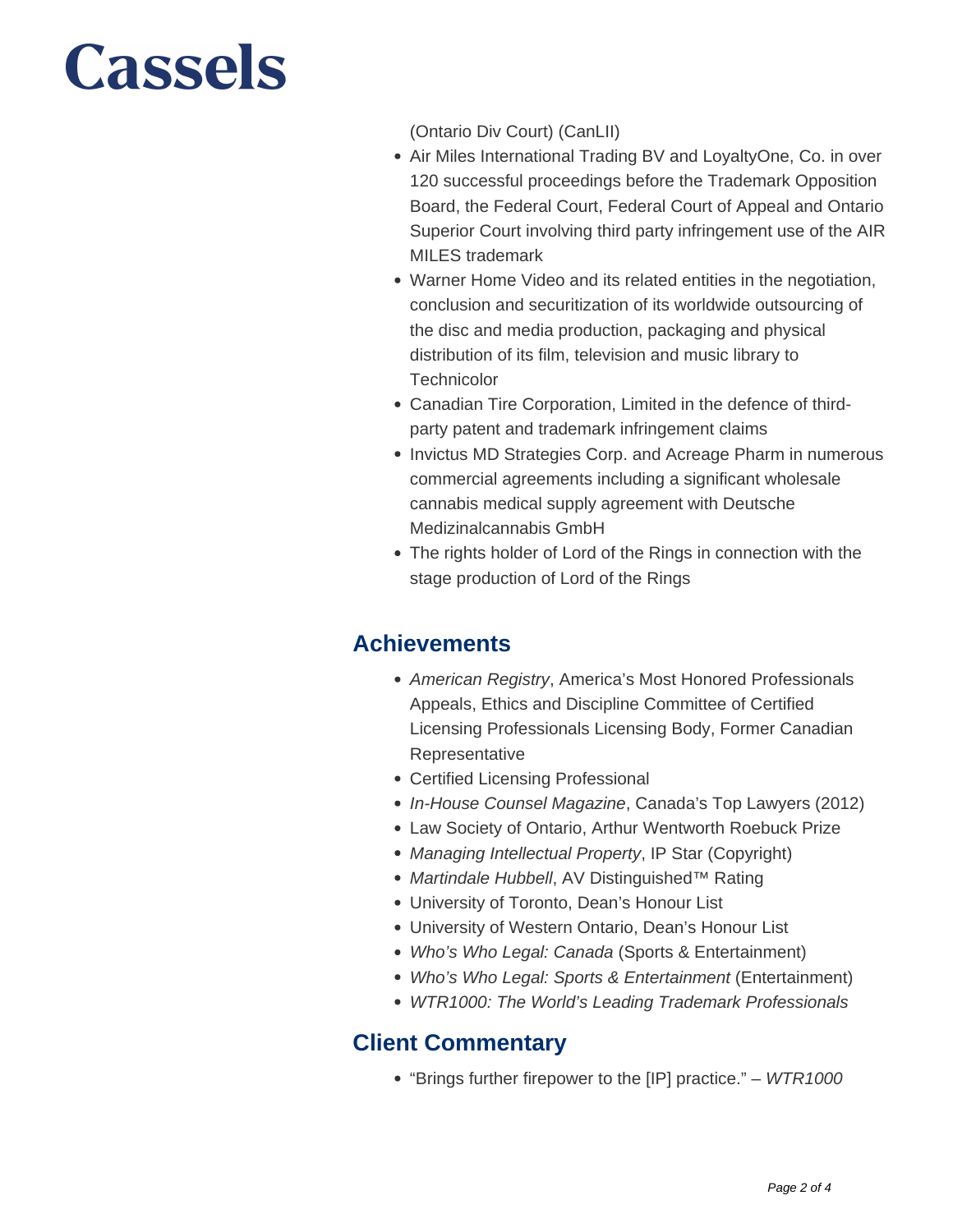#### **Recent Representative Work**

Standard Lithium Ltd. Completes \$5 Million Secured Loan with LANXESS Corporation

### **Insights**

- The Government of Canada Introduces the Online Streaming Act to Modernize the Broadcasting Act
- Federal Government Announces Additional Financial Support for the Canadian Arts and Culture Sector
- Amendments to the Broadcasting Act Canada's Broadcasting Landscape Refreshed

### **Pro Bono & Community Involvement**

- George Brown College of Applied Arts & Technology, Former Chairperson, Small Business Administration Advisory **Committee**
- New Media Institute at the Banff Centre, Former Member, Multi Media Advisory Panel
- Community Hebrew Academy of Toronto (CHAT), Board of **Directors**
- Canadian Power and Sail Squadron, Bridge Officer
- Bialik Hebrew Day School in Toronto, Board Member and Former Treasurer

### **Education / Bar Admissions**

- LL.B., Western University, 1977
- B.A., University of Toronto, 1974
- Ontario, 1979

#### **Associations**

- ALAI Canada
- American Bar Association, Association Member, Forum on Communications Law, Patent, Trademark and Copyright Law Section, and Science & Technology Law Section
- American Intellectual Property Law Association
- Beverly Hills Bar Association
- Canadian Bar Association
- Certified Licensing Professional (CLP) Program, Co-Chair,